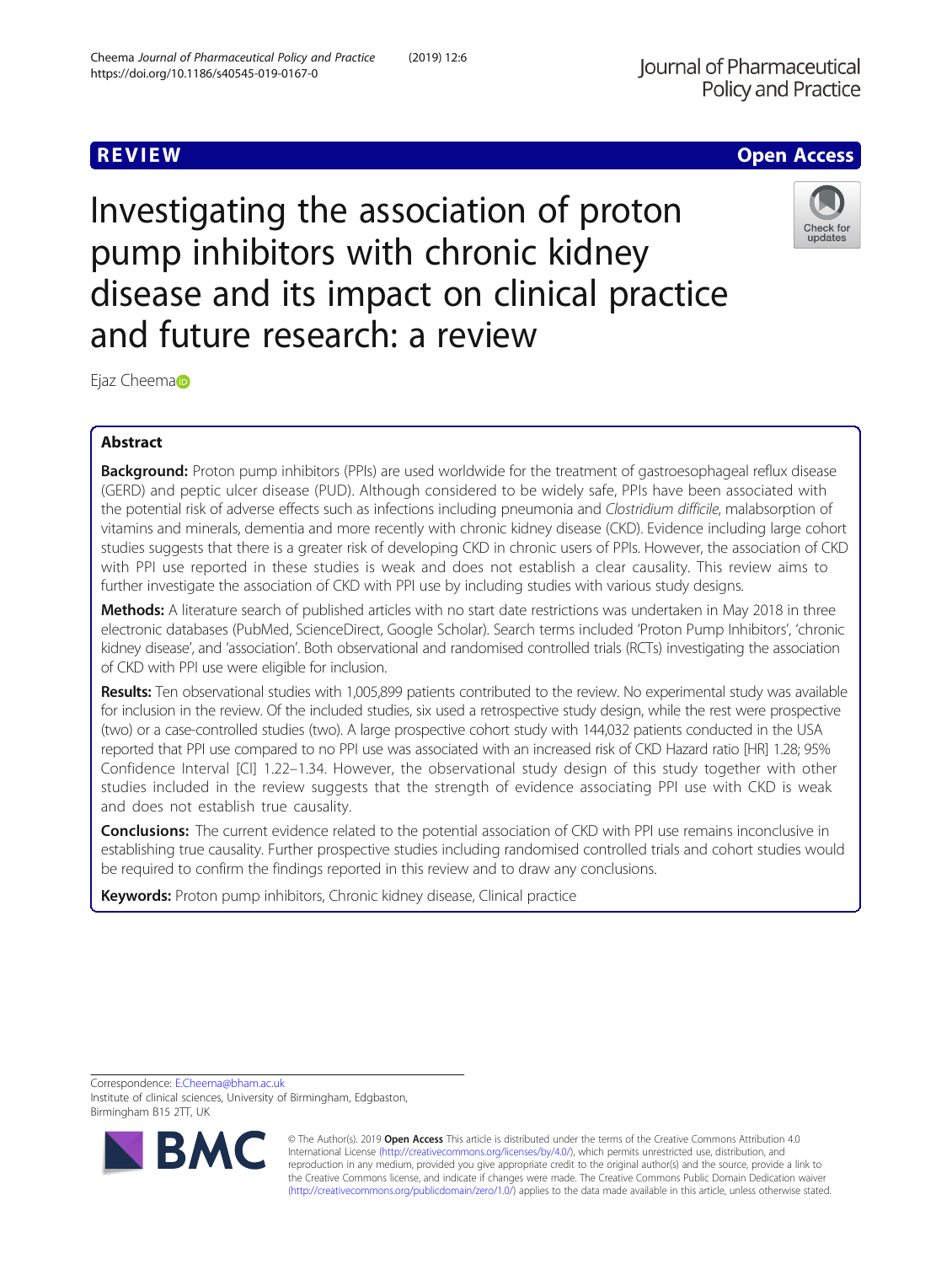## Background

Proton pump inhibitors (PPIs) are used worldwide for the treatment of gastroesophageal reflux disease (GERD) and peptic ulcer disease (PUD) [\[1](#page-4-0), [2](#page-4-0)]. For example, evidence from the National Health and Nutrition Examination Survey that was conducted to assess the use of prescription drugs among adult United States citizens reported that around 8% of the population had taken a PPI in the preceding one month [[3\]](#page-4-0). It is important to highlight that these findings do not represent the non-prescription use of PPIs that are also available over the counter (OTC) in the United States (US) [\[4](#page-4-0)]. Such widespread use of PPIs has also been reported in the United Kingdom (UK) [[5\]](#page-4-0). This study not only suggested an increase in the public use of PPIs but also reported an increased prevalence of chronic users of PPIs in the UK [\[5](#page-4-0)].

Although considered to be widely safe, PPIs have been associated with the potential risk of adverse effects such as infections including pneumonia and Clostridium difficile, malabsorption of vitamins and minerals, dementia and more recently with chronic kidney disease (CKD) [\[6\]](#page-4-0). CKD which has a sustained global prevalence of 11 to 13%, is among the most significant long-term medical conditions in the world [[7\]](#page-4-0). It is a known risk factor for cardiovascular disease and its associated mortality and morbidity. Evidence including large cohort studies suggests that there is a greater risk of developing CKD in chronic users of PPIs [[8](#page-4-0)–[10\]](#page-4-0). However, the association of CKD with PPI use reported in these studies is weak and does not establish a clear causality. Although, a recently conducted metaanalysis involving five studies with 536,902 participants also suggested a greater risk of CKD in PPI users compared to the users of Histamine 2 receptor antagonists (H2RA), the review was limited with the inclusion of observational studies only [[11\]](#page-4-0). Furthermore, this review did not discuss the implications of the findings on clinical practice. The current narrative review therefore aims to further investigate the association of CKD with PPI use by including studies with various study designs and to discuss the implications of the findings on both clinical practice and future research.

#### Methods

#### Search strategy for identification of studies

A literature search of published articles with no start date restrictions was undertaken in May, 2018 in three electronic databases (PubMed, ScienceDirect, Google Scholar). Search terms included 'Proton Pump Inhibitors', 'chronic kidney disease', and 'association'. Both observational and randomised controlled trials (RCTs) investigating the association of CKD with PPI use were eligible for inclusion. A narrative review of the included studies was undertaken.

### Results

#### Studies reporting association of CKD with PPI use

Ten observational studies contributed to the review (see Table [1](#page-2-0) for summary of characteristics of included studies). A retrospective study including 1284 patients was conducted in Korea to investigate the association of duration of PPI use with CKD outcomes including incident CKD, incident CKD with progression and mild renal progression [[12](#page-4-0)]. Using Cox regression model, the study reported no significant association between duration of PPI use and chronic kidney disease (Hazard Ratio of heavy users, 1.50; 95% CI, 0.61–3.67). However, the study did report that prolonged use of PPI was associated with mild renal progression in patients who were younger than 65 years (HR of heavy users, 2.24; 95% CI, 1.09–4.60). It is important to highlight that this study included patients with coronary artery disease that made them more susceptible to the risk of developing renal complications due to their cardiovascular comorbidities. This study was therefore limited in generalising its finding to the wider population.

Another study that reported a weaker association of PPI use with CKD was conducted in Taiwan [\[13](#page-4-0)]. This large case-controlled study included 16,704 patients aged 20 or above and had been diagnosed with CKD. The study was aimed to investigate the association of CKD with 'PPI use' defined as patients who had received one prescription of PPI prior to the start of the study. Using logistic regression model, the study reported an Odds Ratio (OR) of 1.41 for CKD in patients who had used PPI [95% confidence interval (CI) 1.34–1.48] compared to patients who had never used PPIs before. Furthermore, the weaker association of CKD with PPIs was not limited to one PPI but was extended to all types of PPIs.

A study that did report relatively stronger association of PPI use with CKD was conducted in Sweden [\[14](#page-4-0)]. This retrospective study included 105,305 users of PPIs and 9578 users of H2 receptor antagonists. The study was aimed to investigate the association of PPI use with the progression of CKD defined as 'two-fold increase in creatinine levels or 30% reduction in estimated glomerular filtration rate (GFR). The study reported that PPI users compared to HR receptor antagonists had both greater risk of raised creatine levels (1985 events; adjusted hazard ratio [HR], 1.26; 95% CI, 1.05–1.51) as well as reduction in the estimated GFR by 30% or more (11,045 events; 1.26; 95% CI, 1.16–1.36). Furthermore, PPI use was also reported to be linked with the risk of end-stage kidney disease and acute kidney injury. However, the findings of this study should be confirmed in further studies including RCTs to establish true causality between PPI use and incidence of CKD.

Other observational studies that reported association of CKD with PPI use included a large prospective cohort study that involved 10,482 adults and was conducted to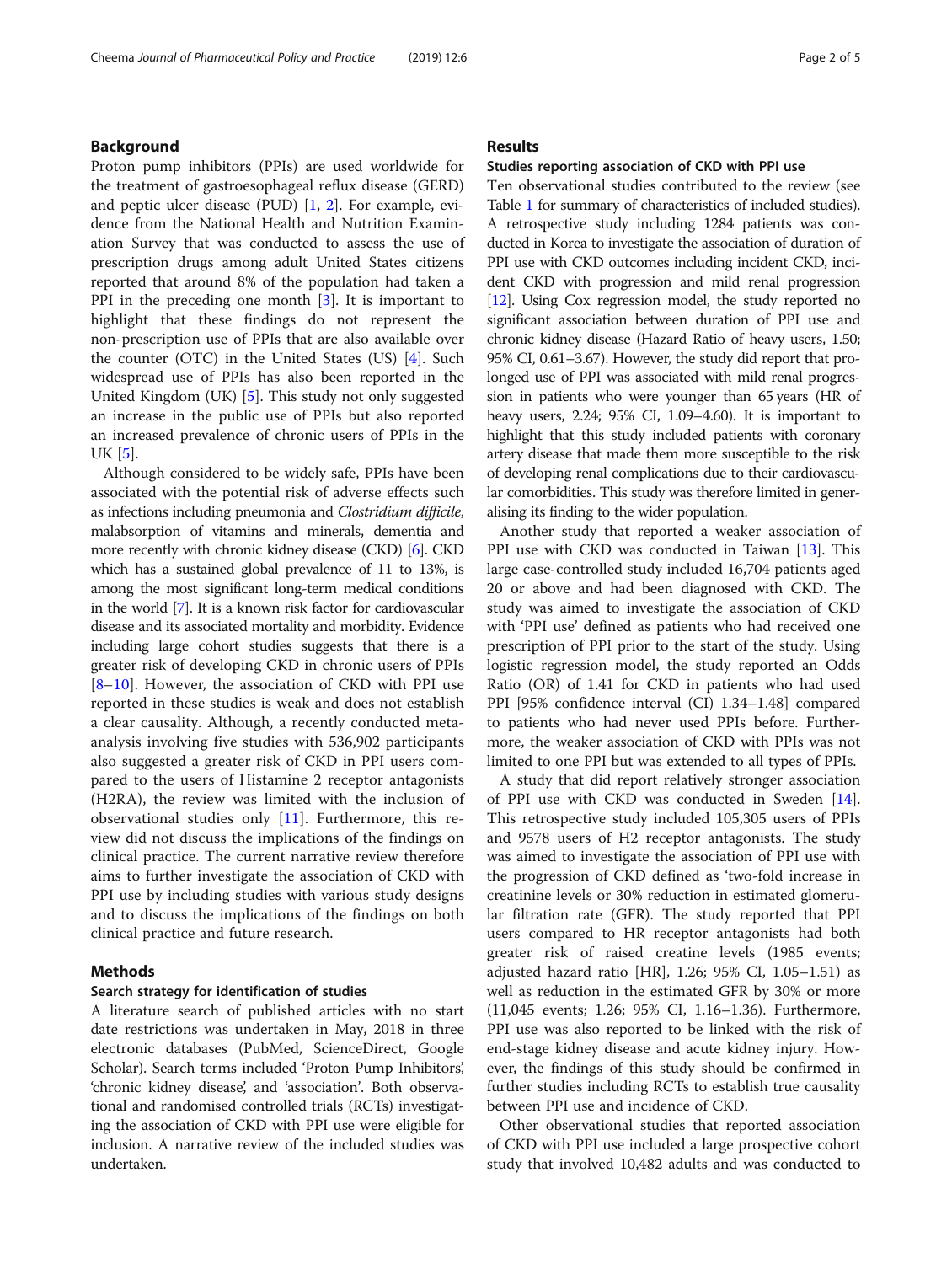<span id="page-2-0"></span>

| Table 1 Summary of studies included in the review |            |                                                           |                        |                                                                                                                  |                                                                                                                                                                                                                                                                      |
|---------------------------------------------------|------------|-----------------------------------------------------------|------------------------|------------------------------------------------------------------------------------------------------------------|----------------------------------------------------------------------------------------------------------------------------------------------------------------------------------------------------------------------------------------------------------------------|
| Author, year of study                             | Country    | Study design                                              | Number of participants | Outcomes assessed                                                                                                | Results                                                                                                                                                                                                                                                              |
| Cho et al., 2018 [12]                             | Korea      | Retrospective stud                                        | 1284                   | with progression and mild renal progression)<br>CKD outcomes (incident CKD, incident CKD                         | No significant association between duration of PPI<br>use and chronic kidney disease development (HR<br>of heavy users, 1.50; 95% CI, 0.61-3.67)                                                                                                                     |
| Rodriguez-Poncelas et al.,<br>2018 [15]           | Spain      | retrospective study<br>Population-based                   | 46,541                 | Incident CKD                                                                                                     | Higher doses of PPIs increased the risk of incident<br>CKD (HR 1.92; 95% CI 1.00-6.19).                                                                                                                                                                              |
| Hung et al., 2018 [13]                            | Taiwan     | case-controlled study<br>Population-based                 | 16,704                 | Incidence of CKD                                                                                                 | Odds Ratio for CKD in PPI users was 1.41 compared<br>to non-users of PPI                                                                                                                                                                                             |
| Klatte et al., 2017 [14]                          | Sweden     | Retrospective study                                       | 114,883                | Progression of CKD (estimated by doubling<br>of creatinine levels and reduction in<br>glomerular filtration rate | compared to HR receptor antagonists (1985 events;<br>adjusted hazard ratio [HR], 1.26; 95% Cl, 1.05-1.51)<br>as well as reduction in the estimated GFR by 30%<br>or more (11,045 events; 1.26; 95% CI, 1.16-1.36).<br>PPI use associated with raised creatine levels |
| Lazarus et al., 2016 [8]                          | USA        | Prospective cohort study                                  | 10,482                 | Incidence of CKD                                                                                                 | Risk of CKD with PPI use was 1.39 (1.01-1.91)<br>against no PPI use                                                                                                                                                                                                  |
| Arora et al., 2016 [9]                            | USA        | Retrospective study                                       | 99,269                 | Incidence of CKD                                                                                                 | PPI use against no PPI use 1.10 (1.04-1.16)                                                                                                                                                                                                                          |
| Xie et al., 2016 [10]                             | <b>NSU</b> | Prospective cohort study                                  | 144,032                | Incidence of CKD                                                                                                 | The risk of CKD associated with PPI was 1.28<br>(1.22-1.34) against no PPI use                                                                                                                                                                                       |
| Blank et al., 2014 [20]                           |            | New Zealand Nested case-controlled study 572,661          |                        | Incidence of PPI-induced AIN                                                                                     | current and 1.68 (0.91-2.86) for past users of PPIs<br>The incidence rates and confidence intervals per<br>100,000 person-years were 11.98 (9.11-15.47) for                                                                                                          |
| Simpson et al., 2006 [19]                         |            | (Reports and analysis)<br>New Zealand Observational study | $\frac{5}{1}$          | Incidence of PPI-induced AIN                                                                                     | The incidence of AIN was found to be in 8 per<br>100 000 patient years (95% confidence level<br>$2.6 - 18.7$                                                                                                                                                         |
| Geevasinga et al., 2006 [18] Australia            |            | Retrospective case review                                 | 28                     | Incidence of PPI-induced AIN                                                                                     | The study detected 18 cases of biopsy-proven<br>PPI-induced AIN                                                                                                                                                                                                      |
|                                                   |            |                                                           |                        |                                                                                                                  |                                                                                                                                                                                                                                                                      |

 $\frac{1}{2}$  $\frac{1}{2}$ ्त्  $\frac{5}{10}$  $\frac{a}{c}$  $\frac{1}{2}$  $\bar{\sigma}$ Ė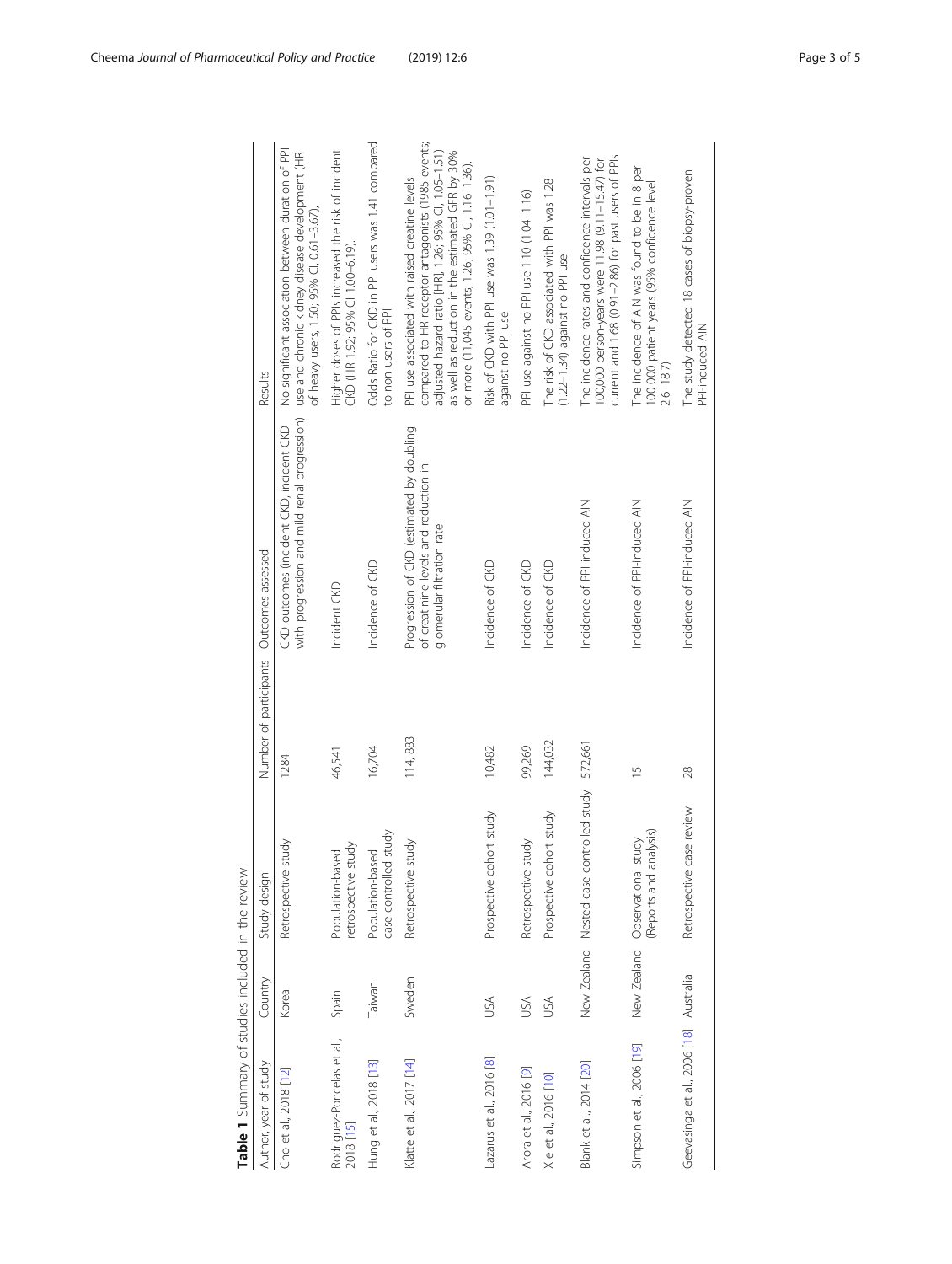investigate the incidence of CKD with the use of PPIs among US population [[8](#page-4-0)]. Participants were followed for a period of 14 years. The study included participants who received an outpatient prescription of PPI or self-reported using a PPI and were compared with participants who were using H2 receptor antagonists. The study reported that PPI users had a 20–50% higher incidence of CKD as compared to users of H2 receptor antagonists. Furthermore, the study also suggested that participants receiving a twice daily dose of a PPI had a greater risk of developing CKD as compared to users of both once daily regimen of PPI or users of H2 receptor antagonists [[8\]](#page-4-0).

Similar observations were reported in two other American studies that were aimed to determine the association of CKD with PPI use [[9,](#page-4-0) [10\]](#page-4-0). The first study included 99,269 patients and by using a retrospective design reported that a quarter (25%) of the study patients who developed CKD during the study were taking PPIs [\[9](#page-4-0)]. Patients taking PPIs had a greater risk as compared to those without PPIs. The second study used a large cohort of 144,032 participants and was conducted to assess the impact of long-term PPI use on renal outcomes [\[10](#page-4-0)]. The study included 125,596 users of PPIs and 18,436 users of H2 receptor blockers. Participants were followed up for a period of 5 years. At the 5 year follow up, participants using PPIs were found to have a greater incidence of developing long-term renal outcomes as opposed to H2 receptor blockers [\[10](#page-4-0)]. Higher doses of PPIs together with their longer duration of use were reported to be associated with a greater risk of CKD [[15\]](#page-4-0). A population-based retrospective cohort study conducted in Spain that involved 46,541 participants suggested that high doses of PPIs augmented the risk of incident CKD (HR 1.92; 95% CI 1.00–6.19). Furthermore, the reported risk of CKD increased after three to six months of exposure to PPIs (HR1.78; 95% CI 1.39–2.25).

One of the factors that can possibly explain the potential association between PPI use and CKD is the development of acute interstitial nephritis (AIN) in PPI users [[9,](#page-4-0) [16](#page-4-0)]. Drug-induced AIN is responsible for majority of the cases with most patients presenting with an acute deterioration of renal function leading to the need for dialysis. Evidence suggests that around 30–70% of patients affected by the drug-induced AIN fail to return to their baseline renal function probably due to the swift conversion of interstitial cellular infiltrates into large areas of fibrosis [[17\]](#page-4-0). It was evident from the findings of an Australian study that used a retrospective study design to determine the incidence of PPI-induced AIN [[18\]](#page-4-0). The study detected 18 cases of biopsy-proven PPI-induced AIN that led to the development of acute kidney injury (AIN). Although all patients affected with PPI-induced AIN improved their renal function, yet their mean calculated creatinine clearance was reported to be 15.9 ml/min/ 1.73 m2 and 11.5 ml/min/1.73 m2 that remained lower than baseline at three and six months respectively [\[18](#page-4-0)]. An observational study conducted in Auckland, New Zealand that was aimed to assess reports of patients diagnosed with AIN and renal failure from PPI use over a period of three years reported AIN incidence of 8 per 100,000 patient years (95% confidence level 2.6–18.7) [[19\]](#page-4-0). Similar findings were reported in another Kiwi study that assessed the incidence of AIN in current and past users of PPIs [\[20](#page-4-0)]. This nested case-controlled study with 572,661 patients reported incidence rates and confidence intervals per 100,000 person-years as 11.98 (9.11–15.47) for current and 1.68 (0.91–2.86) for past users of PPIs. These findings suggested, that compared to past use, the current use of PPIs was linked to a significant risk of AIN.

#### **Discussion**

The evidence presented in this review is limited to observational studies and does not include any experimental studies. The retrospective design of some of the included studies in this review together with the risk of selection bias and confounding factors suggests that findings of this review should be interpreted with caution. The strength of association reported in the included studies is also critical in determining causality between CKD and PPI use. Hypotheses generated from false associations can become a potential source of discontinuation of an established drug treatment. For example, two studies  $[12, 13]$  $[12, 13]$  $[12, 13]$  $[12, 13]$  included in the review only reported a weak association of CKD with the PPI use. Both weak as well as strong associations could be explained by the risk of confounding [\[21\]](#page-4-0) and thus have limited merit in establishing causality when compared to RCTs. The associations reported in this review would therefore need to be confirmed in further prospective studies including RCTs and cohort studies to evaluate the clinical outcomes and to draw any conclusions. RCTs that have a planned mechanism to control any known or unknown confounders should be the goal of future research.

Despite the study limitations of observational studies, the presumed weak or strong association of CKD with PPI use reported in this review may be well enough to raise unnecessary concern among both users and prescribers of PPIs. In view of these findings, there is a need to take a more pragmatic and cautious approach is required towards the prescribing of PPIs. For example, patients using PPIs for conditions where they are considered the drug of choice (GERD, PUD) [\[1,](#page-4-0) [2](#page-4-0)] should continue to use them in the lowest effective dose and for shortest possible time unless indicated otherwise. Special